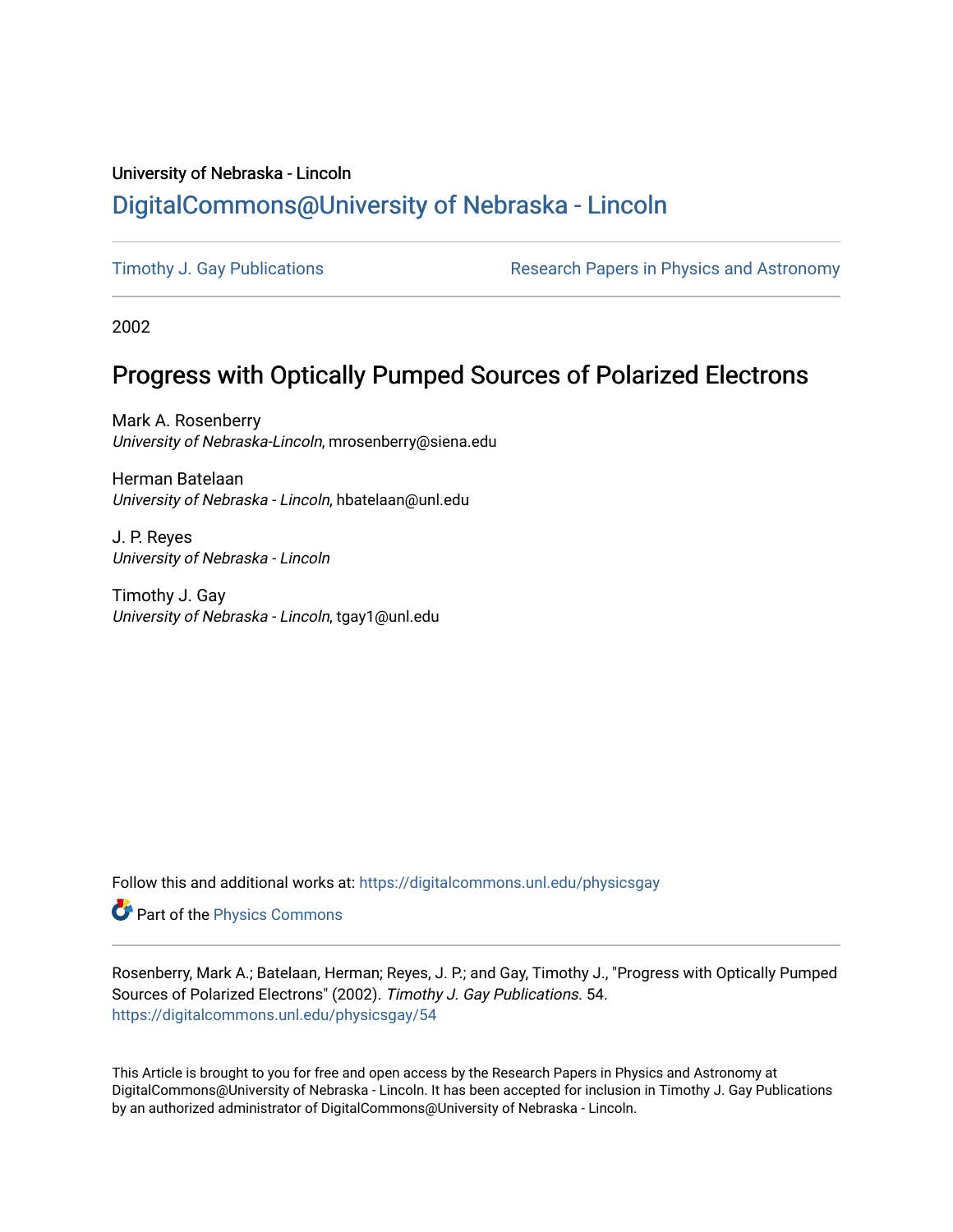## **Progress with Optically Pumped Sources of Polarized Electrons**

#### M.A. Rosenberry, H. Batelaan, J.P. Reyes, TJ. Gay

Behlen Laboratory of Physics, University of Nebraska, Lincoln, NE 68588-0111

**Abstract.** We report our work in developing new "turn-key" sources of polarized electrons. These sources operate by extracting the electrons from a discharge and polarizing them through optical pumping. Preliminary work demonstrates that beams of  $4 \mu A$  with greater than 20% polarization are possible. Such devices could enormously simplify the running of many experiments in the fields of atomic structure, magnetic materials and biophysics.

### **INTRODUCTION**

Polarized electrons are an extremely valuable tool in physics, and are used to study electron-atom scattering (e.g. in plasmas) [1], magnetism at surfaces (e.g. in nanostructures) [2], and the chiral structure of molecules [3]. At present the standard source of polarized electrons is a specially prepared GaAs crystal. A typical GaAs system produces currents of 20  $\mu$ A with 30% polarization, though special crystals and extensive preparations can increase this to 100  $\mu$ A at 70% polarization [4]. Such performance can also be obtained with a properly constructed flowing He\* afterglow source [5].

Both of these sources have stringent vacuum requirements, so that maintenance of the system is time-consuming. More importantly, they are difficult to use, so that extensive training of their operating personnel is necessary. We have been developing sources of polarized electrons that operate at pressures of about a torr and require minimal operator sophistication. With the proper equipment, our source would be "turn-key" (i.e. trivial to operate) while providing an equivalent electron beam to present standard sources.

#### **RUBIDIUM SPIN-EXCHANGE DEVICE**

The body of our system is a Conflat<sup>TM</sup> 2<sup>3</sup>/<sub>4</sub>" nipple that is 6" in length. To this we have attached inlets for rubidium, discharge gas, and the 400 V needed to run a cold cathode discharge. The system is heated to around 80 °C, giving a rubidium density of about  $10^{12}$  per cc. The source chamber also contains between 0.4 and 2.0 torr of discharge gas  $(N_2, He, Ar$  or some combination). A weak electric field (1 V/cm) and a moderate magnetic field (400 G) act to steer the electrons towards the target region. En route, the electrons pass through the polarized rubidium vapor and undergo spin-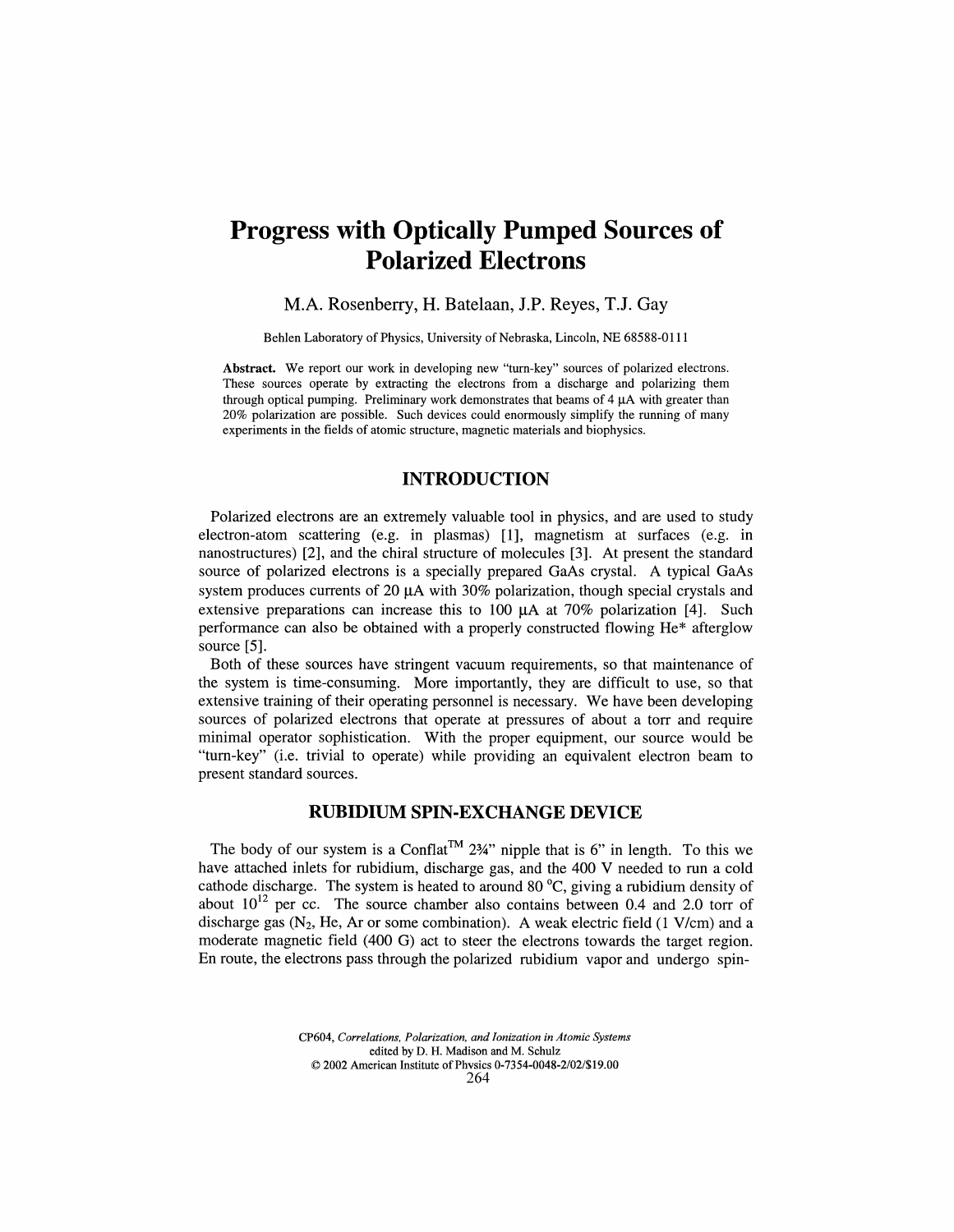

Figure 1: Rubidium Spin Exchange Apparatus

exchange collisions, causing them to acquire some of the rubidium polarization.

The source chamber is separated from the target region by an aperture of 0.9 mm, giving a pressure ratio of about  $10^4$ . The target region also contains He or Ne at a pressure of  $10<sup>-4</sup>$  torr, which is excited by the extracted electron beam. The energy width of the electron beam (about 1eV) can be estimated from the target gas excitation function. The polarization of the light emitted by the target atoms is also used to determine the electron polarization through known formulae [6]. The electrons then continue along our lens train to a Faraday cup where the current is measured.

This system uses both a pump and a probe laser. The probe beam is at the Rb D2 transition (780 nm), and is used to determine the rubidium density and polarization through the optical Faraday rotation. At larger values of B (200 G), the rotation is dominated by the diamagnetic effect and determines the density, while at low values (20 G) the rotation is due to the paramagnetic effect and measures the polarization. The equations are given below, with  $\delta$  being the detuning from resonance,  $\Delta \varphi$  the rotation, L the cell length of 15 cm, and  $\Gamma$  is the natural linewidth of 5.4 MHz.

$$
\eta_{Rb} = \frac{8\pi\delta^2(\Delta\varphi)}{L\Gamma\lambda^2\mu_R B} \quad ; \tag{1}
$$

$$
P_{Rb} = \frac{56\pi\delta(\Delta\varphi)}{3\eta_{Rb}LT\lambda^2} \quad . \tag{2}
$$

The pump beam (at the Dl transition) optically pumps the rubidium [7]. For preliminary work we employed a 250 mW, 40 GHz wide dye laser for the pump beam. This device was highly temperamental, making "turn-key" operation impossible. We have since moved to a 10 W diode bar, which is temperature controlled with a homebuilt circuit. We have narrowed the frequency profile of this laser (see Figure 2)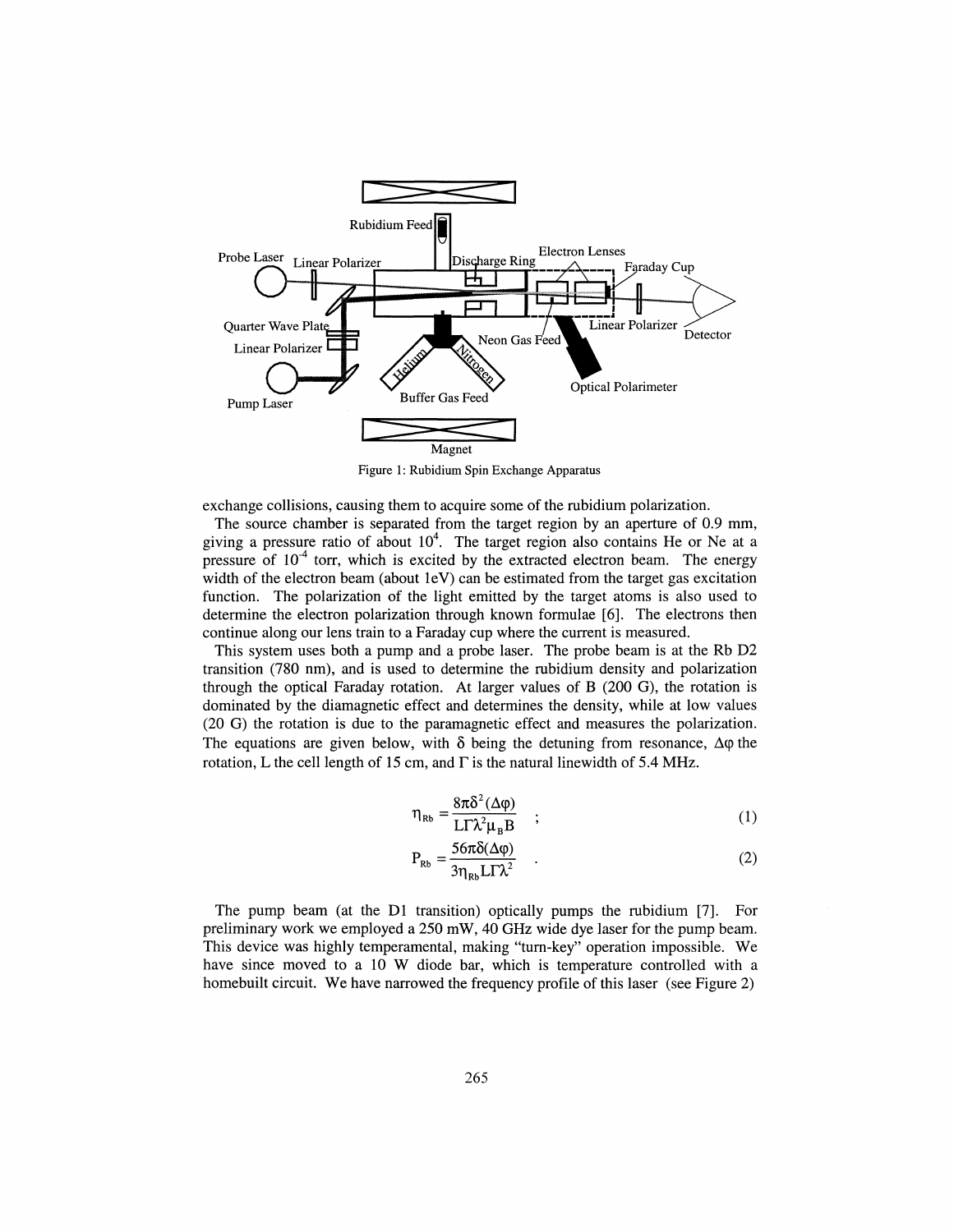

Figure 2: Narrowing with Grating Feed-back

according to the method of Walker et al. [8]. Once set up, this device provides the resonant light needed with only a few seconds of tweaking, as well as generating better rubidium polarizations than the dye laser.

We are also investigating the roles of the buffer gas. To begin with, the buffer gas determines polarization of the electrons. It does so by pressure broadening the rubidium absorption line, reducing the diffusion rates for both Rb and electrons, and moderating the energy of the electrons (which affects the spin exchange cross-section). The buffer gas also sets the discharge characteristics, which determine the current. Figure *3* shows how these effects compete: the rubidium polarization (which is proportional to the electron polarization) rises steadily with buffer gas pressure, while the current drops precipitously as the density increases.

Different buffer gases may affect the system in different ways.  $N_2$  is the standard buffer gas for Rb optical pumping, since its vibrational levels allow it to effectively quench excited Rb to prevent radiation trapping [7]. Our buffer gas pressures  $\left(\langle 1 \text{ tor} \rangle \right)$ are sufficiently low that quenching effects are minimal, freeing us to consider other gases. For example, electrons diffuse through helium more readily than nitrogen, so that our currents improve when using a helium buffer gas. The rubidium polarization is somewhat reduced, but the overall figure of merit  $P<sup>2</sup>I$  is still improved. Our best results to date (using the dye laser) were obtained in helium: 4uA with 23% polarization [7].

Argon, which has a Ramsauer minimum in its cross section, yields even larger currents and should give even better results. Alternately, a mix of gases could be used: nitrogen to moderate the electron energies and a heavy noble gas to improve optical pumping. Unfortunately we have been unable to test these hypotheses due to two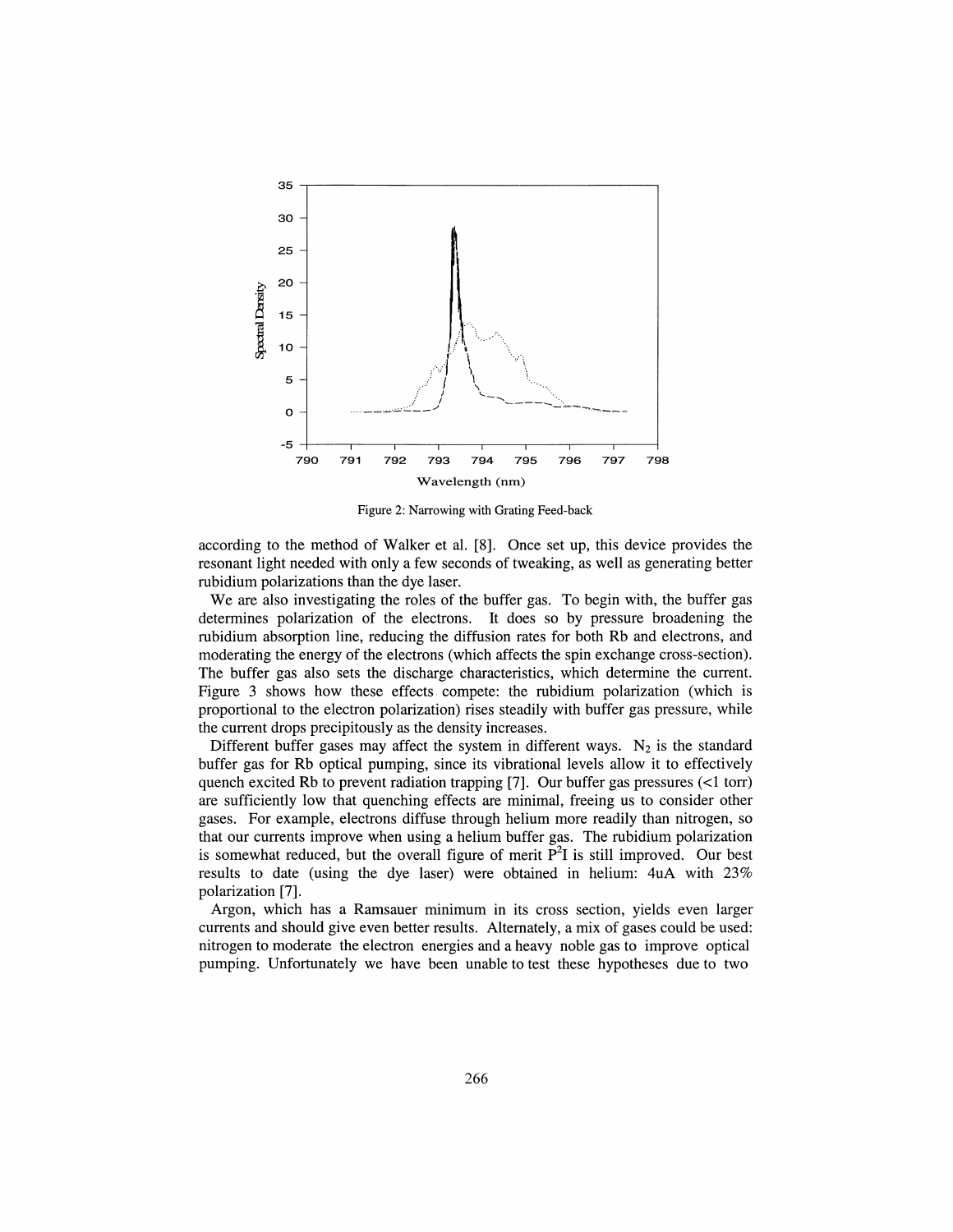

Figure 3: Current and Rubidium Polarization vs Nitrogen Pressure

difficulties. The first problem is the discharge, which can switch between different modes that have different characteristics. This has made systematic studies difficult. To overcome this, we are therefore building a new system that will generate the electrons with a filament, then polarize them through spin exchange. Work on this modification is in progress.

The other obstacle is that for some reason, we have been unable to produce electron polarizations of more than 2% using the diode laser. This has been very puzzling, but are hopeful that once the problem is resolved, the improved laser power and new gas mix will lead to a substantial improvement in the performance, making it nearly comparable with present standards.

### **METASTABLE NOBLE GAS SOURCE**

We have also been developing a second possible source of polarized electrons. This system extracts polarized electrons directly from optically-pumped metastable atoms rather than through an intermediate species. It is therefore even easier to use than the one based on spin exchange with rubidium. Studies of this technique have been performed in the past using He, but resulted in only moderate performance; typically currents of tens of  $\mu$ A with less than 10% polarization [10].

It is not known exactly why such low values are obtained. However, one problem is certainly the difficulty in producing sufficiently large metastable densities while limiting the production of spurious (unpolarized) electrons. Our work leads us to believe that the key parameter is the ratio of metastable density to that of the ground state atoms. This parameter is crucial in setting the percentage of extracted electrons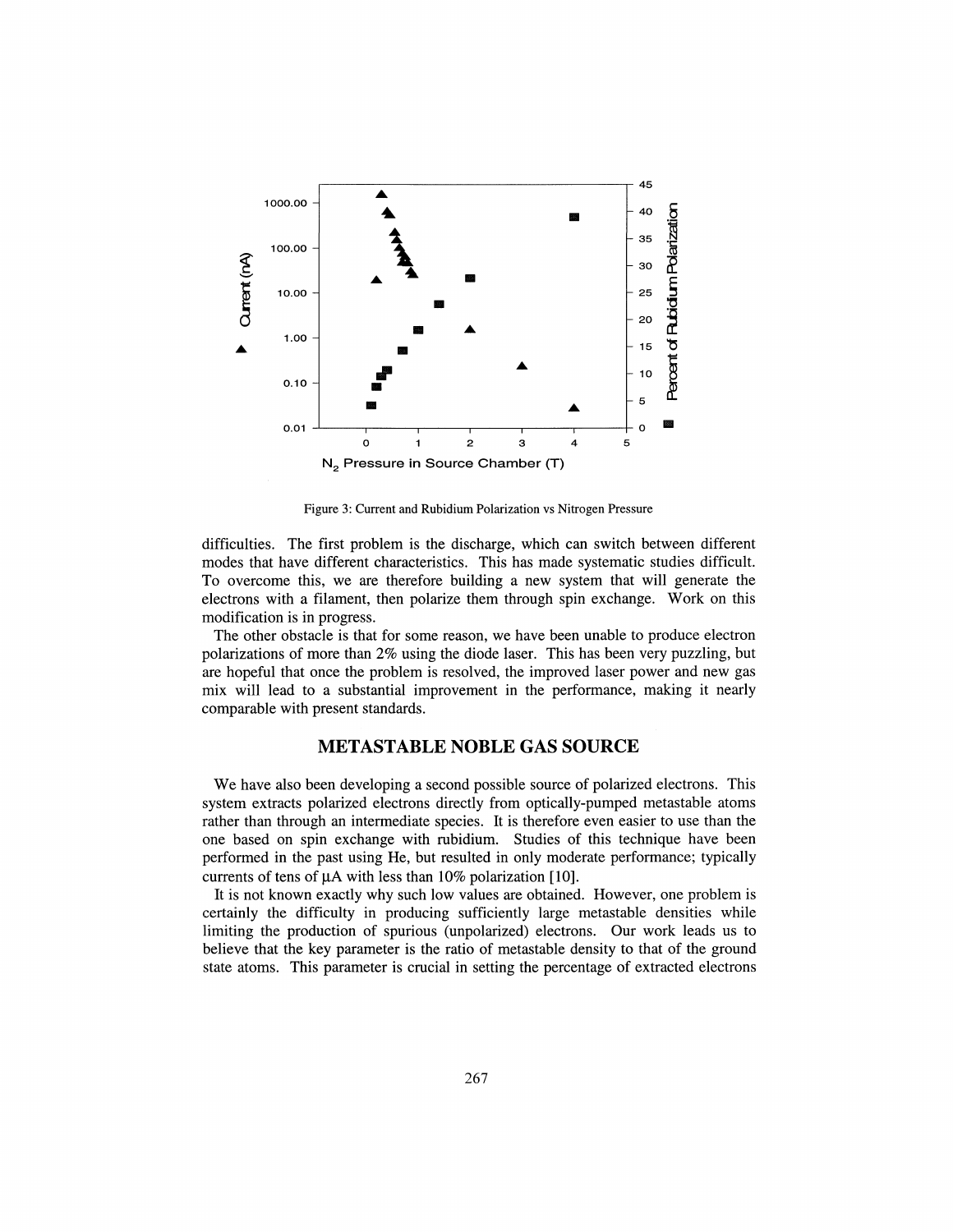that have undergone a polarizing interaction. Therefore heavier noble gases, where these ratios are larger, should generate much better beams that He\*.

To test this hypothesis we are developing a system that uses either argon or krypton instead of helium. The apparatus is extremely simple, being a glass tube connected to a small turbo pump via an aperture. Metal bands around the outside the cell create an RF discharge, while pump and probe lasers are used as described above. Typical discharge pressures are 30 mTorr of gas, and it is hoped that cleanliness requirements will not be as stringent as those for helium.

We have confirmed by direct measurement that the ratio (of metastable to ground state atoms) is better in Ar than that of He by an order of magnitude (see Figure 4). We are now in the process of determining how these modifications improve the electron polarization.

To conclude, our new source that relies on spin exchange with optically pumped rubidium to polarize our electron beam. This source shows great promise of being far easier to use and maintain than a GaAs crystal, making it highly desirable for many applications.

This work has been supported by NSF grant #PHY-9704650.



Figure 4: Metastable Fractions